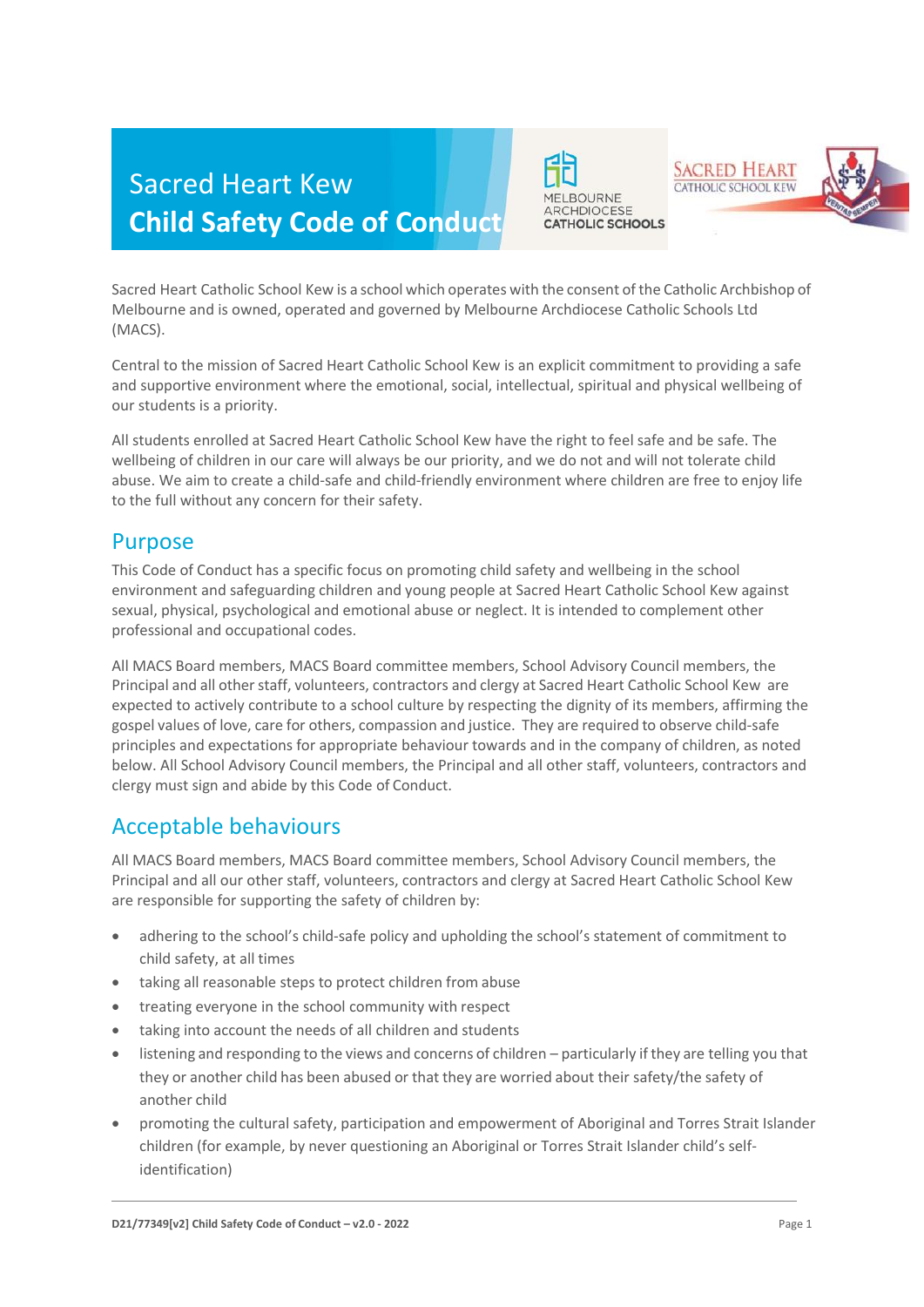- promoting the cultural safety, participation and empowerment of children with culturally and linguistically diverse backgrounds (for example, by having a zero-tolerance for discrimination)
- promoting the safety, participation and empowerment of children with a disability (for example, during personal care activities)
- ensuring as far as practicable that adults are not alone with a child
- reporting any allegations of child abuse to the school's leadership (or child safety officer if the school has appointed someone to thisrole)
- understanding and complying with all reporting obligations as they relate to mandatory reporting and reporting under the *Crimes Act 1958* (Vic.)
- understanding and complying with all obligations as they relate to the reportable conduct scheme including reporting allegations of reportable conduct in accordance with the schools reportable conduct policy
- reporting any child safety concerns to the school's leadership (or child safety officer if the school has appointed someone to this role)
- ensuring as quickly as possible that the child is safe if an allegation of child abuse is made
- reporting to the Victorian Institute of Teaching (VIT) any charges, committals for trial or convictionsin relation to a sexual office by a registered teacher, or specific allegations or concerns about a registered teacher
- ensuring they comply with any and all applicable professional or occupational codes of conduct.

## Unacceptable behaviours

All MACS Board members, MACS Board committee members, School Advisory Council members, the Principal and all our other staff, volunteers, contractors and clergy at Sacred Heart Catholic School Kew must not:

- ignore or disregard any suspected or disclosed child abuse
- develop any special relationships with children that could be seen as favouritism (for example, the offering of gifts or special treatment for specific children)
- exhibit behaviours with children which may be construed as unnecessarily physical (for example, inappropriate sitting on laps)
- put children at risk of abuse (for example, by locking doors)
- initiate unnecessary physical contact with children or do things of a personal nature that a child can do for themselves (for example, toileting or changing clothes)
- engage in open discussions of a mature or adult nature in the presence of children (for example, personal social activities)
- use inappropriate language in the presence of children
- express personal views on cultures, race or sexuality in the presence of children
- discriminate against any child, including because of age, gender, race, culture, vulnerability, sexuality, ethnicity or disability
- work with children while under the influence of alcohol or illegal drugs
- have contact with a child or their family outside school without the school leadership's or child safety officer's (if the school has appointed someone to this role) knowledge and/or consent orthe school governing authority's approval (for example, unauthorised after-hours tutoring, private instrumental/other lessons or sport coaching); accidental contact, such as seeing people in the street, is appropriate
- have any online contact with a child (including by social media, email, instant messaging) or their family unless necessary (for example, providing families with eNewsletters or assisting students with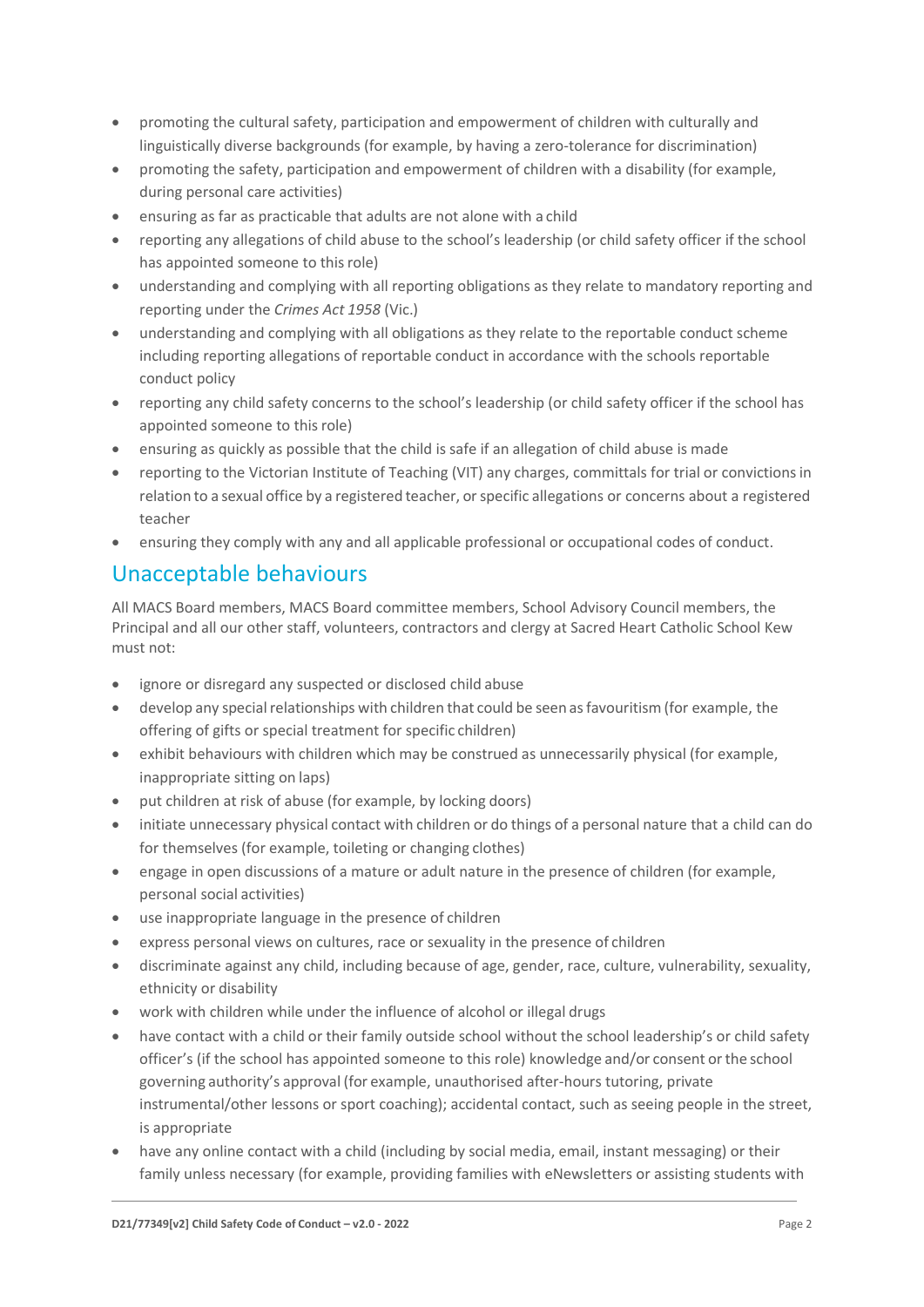their schoolwork)

- use any personal communication channels/devices such as a personal email account
- exchange personal contact details such as phone numbers, social networking sites or email addresses
- photograph or video a child without the consent of the parents, guardians or carers
- consume alcohol or drugs at school or at school events in the presence of children.

#### Teachers

Teachers are also required to abide by the principles relating to relationships with students as set out in the Victorian Teaching Profession's Code of Conduct published by the VIT. These principles include:

- knowing their students well, respecting their individual differences and catering for their individual abilities
- working to create an environment which promotes mutual respect
- modelling and engaging in respectful and impartial language
- protecting students from intimidation, embarrassment, humiliation and harm
- respecting a student's privacy in sensitive matters
- interacting with students without displaying bias or preference
- not violating or compromising the unique position that a teacher holds of influence and trust in their relationship with students.

## Psychologists and school counsellors

In their dealings with students, psychologists and school counsellorsshould also take into account their professional obligations as set out in a code of ethics or practice to which they are bound, including because of their membership of:

- the Australian Health Practitioner Regulation Agency
- the Australian Counselling Association
- Speech Pathology Australia.

#### Sports and recreation

Coaches, staff members and volunteers involved in coaching, training or assisting students during sporting and recreation activities should adopt practices that assist children to feel safe and protected, including:

- using positive reinforcement and avoiding abusive, harassing or discriminatory language
- coaching students to be 'good sports'
- explaining the reason for the contact and asking for the student's permission if physical contact with a student by a coach or other adult is necessary during a sporting or other recreational activity
- avoiding (where possible) situations where an adult may be alone with a student such as in a dressing or change room, first aid room, dormitory or when the student needsto be transported in a vehicle.

## Breaches of this code

Where a member of staff is suspected of breaching this Code of Conduct, Sacred Heart Catholic School Kew may start the process under clause 13 of the *Victorian Catholic Education Multi-Enterprise Agreement 2018* (VCEMEA 2018) for managing employment concerns. This may result in disciplinary consequences.

Where the Principal is suspected of breaching this Code of Conduct, the concerned party is advised to contact the MACS Regional General Manager.